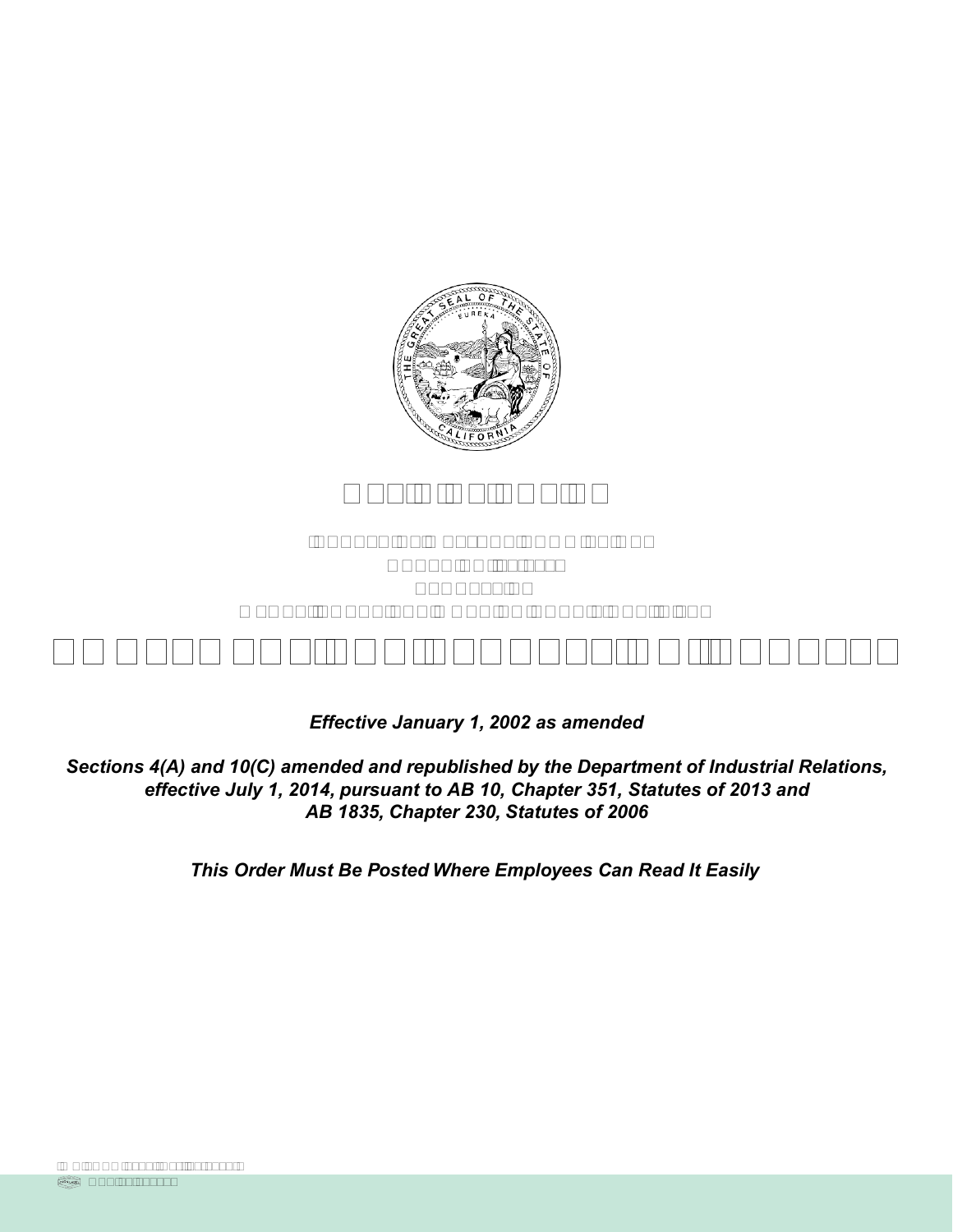**• Please Post With This Side Showing •**

### **OFFICIAL NOTICE**

*Effective January 1, 2002 as amended* 



 *Sections 4(A) and 10(C) amended and republished by the Department of Industrial Relations, effective July 1, 2014, pursuant to AB 10, Chapter 351, Statutes of 2013 and AB 1835, Chapter 230, Statutes of 2006*

### **INDUSTRIAL WELFARE COMMISSION**

 **ORDER NO. 10-2001 REGULATING**

 **WAGES, HOURS AND WORKING CONDITIONS IN THE**

## **AMUSEMENT AND RECREATION INDUSTRY**

 Department of Industrial Relations amends and republishes the minimum wage and meals and lodging credits in the Industrial Welfare Commission's Orders as a result of legislation enacted (AB 10, Ch. 351, Stats of 2013, amending section 1182.12 of the California Labor Code, and AB 1835, Ch. 230, Stats of 2006, adding sections 1182.12 and 1182.13 to the California Labor Code .) The amendments and republishing make no other changes to the IWC's Orders. **TAKE NOTICE:** To employers and representatives of persons working in industries and occupations in the State of California: The

### **1. APPLICABILITY OF ORDER**

 This order shall apply to all persons employed in the amusement and recreation industry whether paid on a time, piece rate, com-mission, or other basis, except that:

 (A) Provisions of Sections 3 through 12 of this order shall not apply to persons employed in administrative, executive, or professional capacities. The following requirements shall apply in determining whether an employee's duties meet the test to qualify for an exemption from those sections:

(1) Executive Exemption. A person employed in an executive capacity means any employee:

 (a) Whose duties and responsibilities involve the management of the enterprise in which he/she is employed or of a customarily recognized department or subdivision thereof; and

(b) Who customarily and regularly directs the work of two or more other employees therein; and

 (c) Who has the authority to hire or fire other employees or whose suggestions and recommendations as to the hiring or firing and as to the advancement and promotion or any other change of status of other employees will be given particular weight; and

(d) Who customarily and regularly exercises discretion and independent judgment; and

 (e) Who is primarily engaged in duties which meet the test of the exemption. The activities constituting exempt work and non-exempt work shall be construed in the same manner as such items are construed in the following regulations under the Fair Labor Standards Act effective as of the date of this order: 29 C.F.R. Sections 541.102, 541.104-111, and 541.15-116. Exempt work shall include, for example, all work that is directly and closely related to exempt work and work which is properly viewed as a means for car- rying out exempt functions. The work actually performed by the employee during the course of the workweek must, first and foremost, be examined and the amount of time the employee spends on such work, together with the employer's realistic expectations and the realistic requirements of the job, shall be considered in determining whether the employee satisfies this requirement.

 (f) Such an employee must also earn a monthly salary equivalent to no less than two (2) times the state minimum wage for full-time employment. Full-time employment is defined in Labor Code Section 515(c) as 40 hours per week.

(2) Administrative Exemption. A person employed in an administrative capacity means any employee:

(a) Whose duties and responsibilities involve either:

 (i) The performance of office or non-manual work directly related to management policies or general business opera-tions of his/her employer or his/her employer's customers; or

 (ii) The performance of functions in the administration of a school system, or educational establishment or institution, or of a department or subdivision thereof, in work directly related to the academic instruction or training carried on therein; and

(b) Who customarily and regularly exercises discretion and independent judgment; and

 (c) Who regularly and directly assists a proprietor, or an employee employed in a bona fide executive or administrative capacity (as such terms are defined for purposes of this section); or

 (d) Who performs under only general supervision work along specialized or technical lines requiring special training, experience, or knowledge; or

(e) Who executes under only general supervision special assignments and tasks; and

 (f) Who is primarily engaged in duties which meet the test of the exemption. The activities constituting exempt work and non-exempt work shall be construed in the same manner as such terms are construed in the following regulations under the Fair Labor Standards Act effective as of the date of this order: 29 C.F.R. Sections 541.201-205, 541.207-208, 541.210, and 541.215. Exempt work shall include, for example, all work that is directly and closely related to exempt work and work which is properly viewed as a means for carrying out exempt functions. The work actually performed by the employee during the course of the workweek must, first and foremost, be examined and the amount of time the employee spends on such work, together with the employer's realistic expectations and the realistic requirements of the job, shall be considered in determining whether the employee satisfies this requirement.

 (g) Such employee must also earn a monthly salary equivalent to no less than two (2) times the state minimum wage for full-time employment. Full-time employment is defined in Labor Code Section 515(c) as 40 hours per week.

 (3) Professional Exemption. A person employed in a professional capacity means any employee who meets *all* of the following requirements: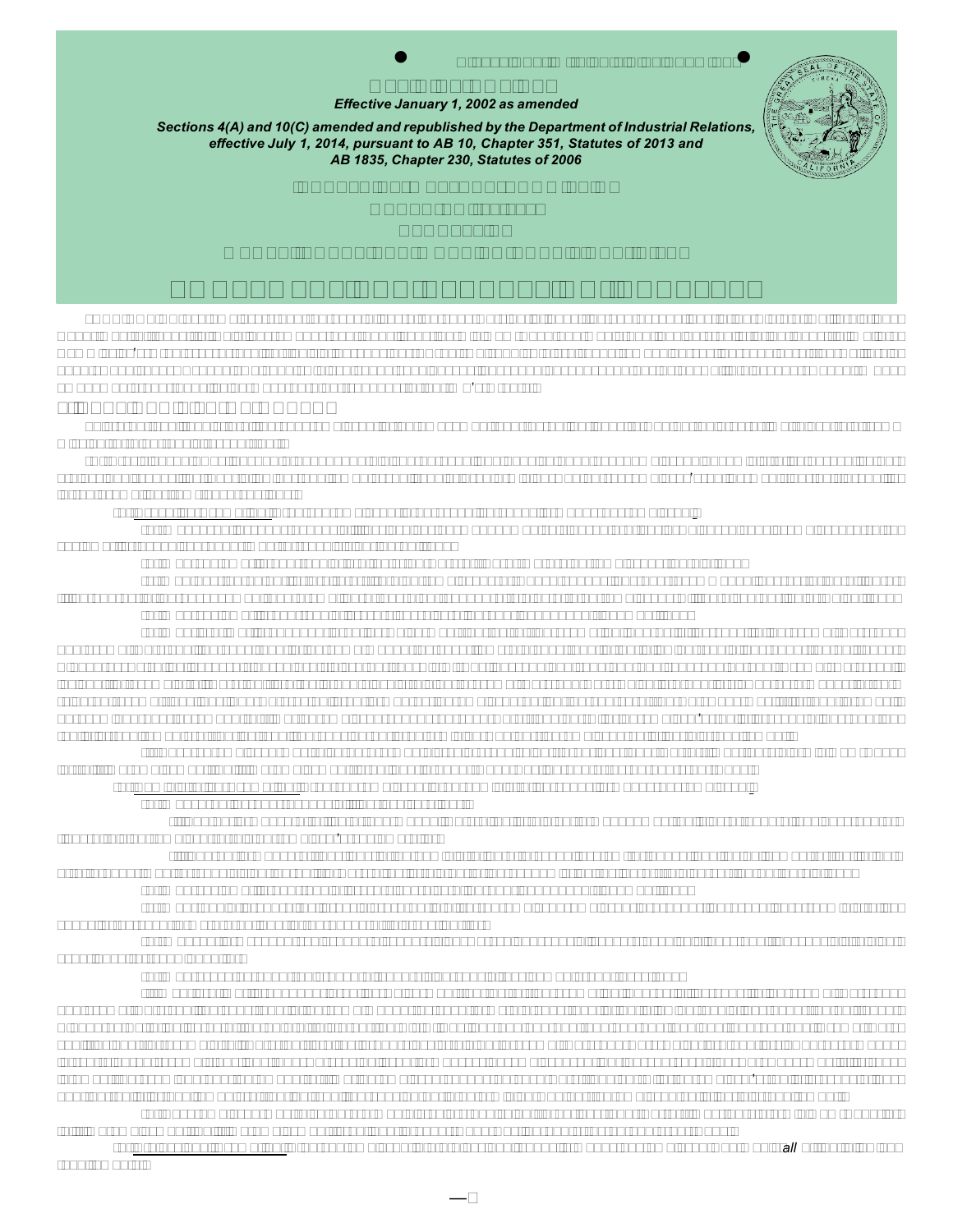(a) Who is licensed or certified by the State of California and is primarily engaged in the practice of one of the following recognized professions: law, medicine, dentistry, optometry, architecture, engineering, teaching, or accounting; or

(b) Who is primarily engaged in an occupation commonly recognized as a learned or artistic profession. For the

purposes of this subsection, "learned or artistic profession" means an employee who is primarily engaged in the performance of:

 (i) Work requiring knowledge of an advanced type in a field or science or learning customarily acquired by a prolonged course of specialized intellectual instruction and study, as distinguished from a general academic education and from an apprenticeship, and from training in the performance of routine mental, manual, or physical processes, or work that is an essential part of or necessarily incident to any of the above work; or

 (ii) Work that is original and creative in character in a recognized field of artistic endeavor (as opposed to work which can be produced by a person endowed with general manual or intellectual ability and training), and the result of which depends primarily on the invention, imagination, or talent of the employee or work that is an essential part of or necessarily incident to any of the above work; and

 (iii) Whose work is predominantly intellectual and varied in character (as opposed to routine mental, manual, mechanical, or physical work) and is of such character that the output produced or the result accomplished cannot be standardized in relation to a given period of time.

 (c) Who customarily and regularly exercises discretion and independent judgment in the performance of duties set forth in subparagraphs (a) and (b).

 (d) Who earns a monthly salary equivalent to no less than two (2) times the state minimum wage for full-time employment. Full-time employment is defined in Labor Code Section 515 (c) as 40 hours per week.

 (e) Subparagraph (b) above is intended to be construed in accordance with the following provisions of federal law as they existed as of the date of this wage order: 29 C.F.R. Sections 541.207, 541.301(a)-(d), 541.302, 541.306, 541.307, 541.308, and 541.310.

 (f) Notwithstanding the provisions of this subparagraph, pharmacists employed to engage in the practice of pharmacy, and registered nurses employed to engage in the practice of nursing, shall not be considered exempt professional employees, nor shall they be considered exempt from coverage for the purposes of this subparagraph unless they individually meet the criteria established for exemption as executive or administrative employees.

(g) Subparagraph (f) above shall not apply to the following advanced practice nurses:

 (i) Certified nurse midwives who are primarily engaged in performing duties for which certification is required pursuant to Article 2.5 (commencing with Section 2746) of Chapter 6 of Division 2 of the Business and Professions Code.

 (ii) Certified nurse anesthetists who are primarily engaged in performing duties for which certification is required pursuant to Article 7 (commencing with Section 2825) of Chapter 6 of Division 2 of the Business and Professions Code.

 (iii) Certified nurse practitioners who are primarily engaged in performing duties for which certification is required pursuant to Article 8 (commencing with Section 2834) of Chapter 6 of Division 2 of the Business and Professions Code.

 (iv) Nothing in this subparagraph shall exempt the occupations set forth in clauses (i), (ii), and (iii) from meeting the requirements of subsection 1(A)(3)(a)-(d) above.

 (h) Except, as provided in subparagraph (i), an employee in the computer software field who is paid on an hourly basis shall be exempt, if *all* of the following apply:

 (i) The employee is primarily engaged in work that is intellectual or creative and requires the exercise of discretion and independent judgment.

(ii) The employee is primarily engaged in duties that consist of one or more of the following:

 —The application of systems analysis techniques and procedures, including consulting with users, to determine hardware, software, or system functional specifications.

 —The design, development, documentation, analysis, creation, testing, or modification of computer systems or pro-grams, including prototypes, based on and related to user or system design specifications.

 —The documentation, testing, creation, or modification of computer programs related to the design of software or hardware for computer operating systems.

 (iii) The employee is highly skilled and is proficient in the theoretical and practical application of highly specialized information to computer systems analysis, programming, and software engineering. A job title shall not be determinative of the applicability of this exemption.

 (iv) The employee's hourly rate of pay is not less than forty-one dollars (\$41.00). The Division of Labor Statistics and Research shall adjust this pay rate on October 1 of each year to be effective on January 1 of the following year by an amount equal to the percentage increase in the California Consumer Price Index for Urban Wage Earners and Clerical Workers.\*

(i) The exemption provided in subparagraph (h) does not apply to an employee if *any* of the following apply:

 (i) The employee is a trainee or employee in an entry-level position who is learning to become proficient in the theoreti-cal and practical application of highly specialized information to computer systems analysis, programming, and software engineering.

 (ii) The employee is in a computer-related occupation but has not attained the level of skill and expertise necessary to work independently and without close supervision.

 (iii) The employee is engaged in the operation of computers or in the manufacture, repair, or maintenance of computer hardware and related equipment.

 (iv) The employee is an engineer, drafter, machinist, or other professional whose work is highly dependent upon or facilitated by the use of computers and computer software programs and who is skilled in computer-aided design software, including CAD/CAM, but who is not in a computer systems analysis or programming occupation.

 \* Pursuant to Labor Code section 515.5, subdivision (a)(4), the Office of Policy, Research and Legislation, Department of Industrial Relations, has adjusted the minimum hourly rate of pay specified in this subdivision to be \$49.77, effective January 1, 2007. This hourly rate of pay is adjusted on October 1 of each year to be effective on January 1, of the following year, and may be obtained at [www.dir.ca.gov/IWC o](http://www.dir.ca.gov/IWC)r by mail from the Department of Industrial Relations.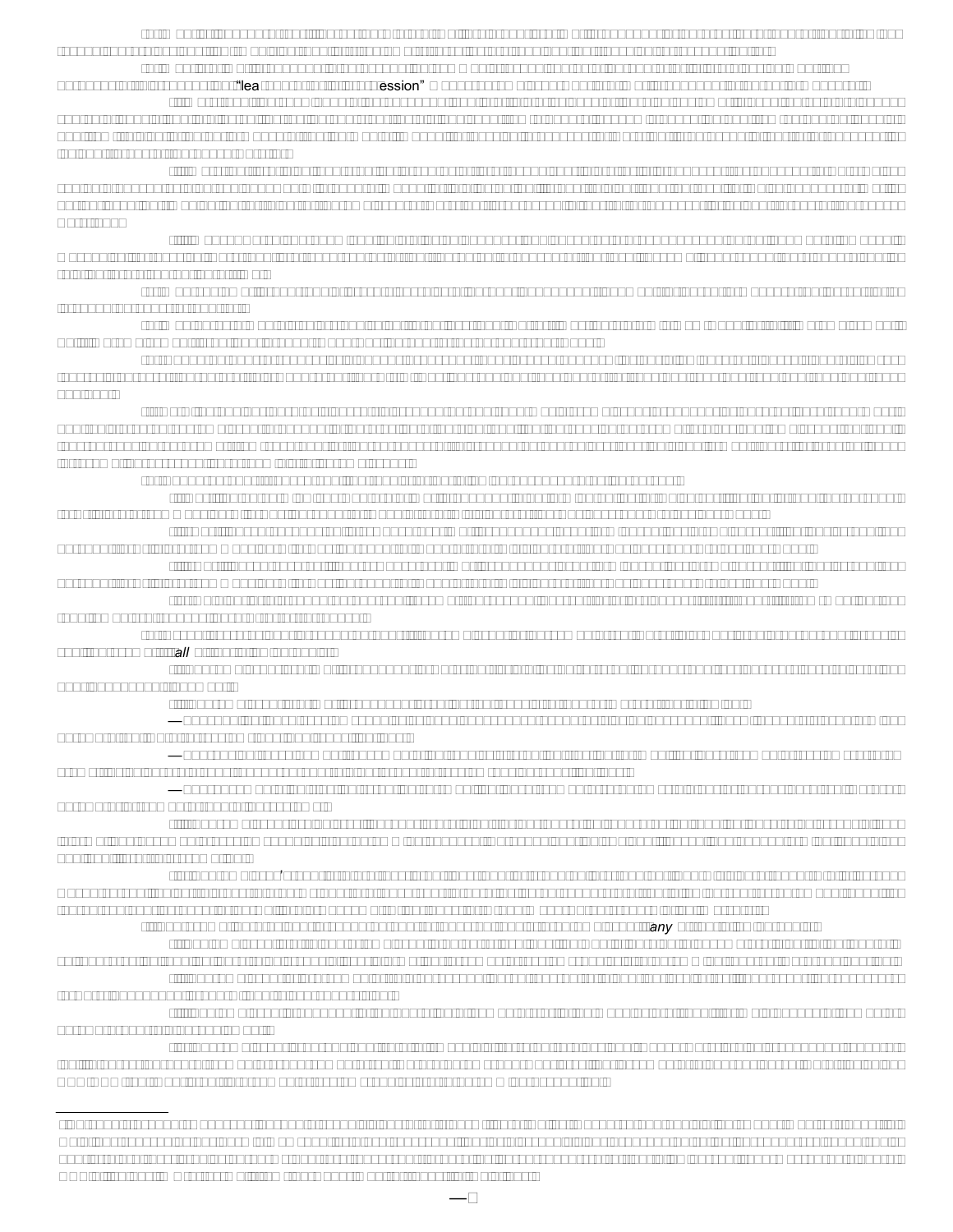(v) The employee is a writer engaged in writing material, including box labels, product descriptions, documentation, promotional material, setup and installation instructions, and other similar written information, either for print or for on screen media or who writes or provides content material intended to be read by customers, subscribers, or visitors to computer-related media such as the World Wide Web or CD-ROMs.

 (vi) The employee is engaged in *any* of the activities set forth in subparagraph (h) for the purpose of creating imagery for effects used in the motion picture, television, or theatrical industry.

 (B) The provisions of this order shall apply to all employees employed by any employer operating a business at a horse racing facility, including stable employees. Stable employees include but are not limited to grooms, hot walkers, exercise workers, and any other employees engaged in the raising, feeding, or management of racehorses, employed by a trainer at a racetrack or other non-farm training facility.

 (C) Except as provided in Sections 1, 2, 4, 10, and 20, the provisions of this order shall not apply to any employees directly employed by the State or any political subdivision thereof, including any city, county, or special district.

(D) The provisions of this order shall not apply to outside salespersons.

 (E) The provisions of this order shall not apply to any individual who is the parent, spouse, child, or legally adopted child of the employer.

 (F) Except as provided in Sections 1, 2, 4, 10, and 20, the provisions of this order shall not apply to full-time carnival ride opera-tors employed by traveling carnivals.

 (G) The provisions of this order shall not apply to any individual participating in a national service program, such as AmeriCorps, carried out using assistance provided under Section 12571 of Title 42 of the United States Code. (See Stats. 2000, ch. 365, amending Labor Code Section 1171.)

 (H) The provisions of this section are not applicable to any crew member employed on a commercial passenger fishing boat licensed pursuant to Article 5 (commencing with Section 7920) of Chapter 1 of Part 3 of Division 6 of the Fish and Game Code.

(I) Except as provided in Sections 1, 2, 4, 10, and 20, the provisions of this order shall not apply to professional actors.

### **2. DEFINITIONS**

 (A) "Amusement and Recreation Industry" means any industry, business, or establishment operated for the purpose of furnishing entertainment or recreation to the public, including but not limited to theaters, dance halls, bowling alleys, billiard parlors, skating rinks, riding academies, racetracks, amusement parks, athletic fields, swimming pools, gymnasiums, golf courses, tennis courts, carnivals, and wired music studios.

 (B) An "alternative workweek schedule" means any regularly scheduled workweek requiring an employee to work more than eight (8) hours in a 24-hour period.

(C) "Commission" means the Industrial Welfare Commission of the State of California.

(D) "Division" means the Division of Labor Standards Enforcement of the State of California.

(E) "Employ" means to engage, suffer, or permit to work.

(F) "Employee" means any person employed by an employer.

 (G) "Employer" means any person as defined in Section 18 of the Labor Code, who directly or indirectly, or through an agent or any other person, employs or exercises control over the wages, hours, or working conditions of any person.

 (H) "Hours worked" means the time during which an employee is subject to the control of an employer, and includes all the time the employee is suffered or permitted to work, whether or not required to do so.

(I) "Minor" means, for the purpose of this order, any person under the age of 18 years.

 (J) "Outside salesperson" means any person, 18 years of age or over, who customarily and regularly works more than half the working time away from the employer's place of business selling tangible or intangible items or obtaining orders or contracts for products, services or use of facilities.

(K) "Primarily" as used in Section 1, Applicability, means more than one-half the employee's work time.

(L) "Shift" means designated hours of work by an employee, with a designated beginning time and quitting time.

 (M) "Split shift" means a work schedule, which is interrupted by non-paid non-working periods established by the employer, other than bona fide rest or meal periods.

 (N) "Teaching" means, for the purpose of Section 1 of this order, the profession of teaching under a certificate from the Commission for Teacher Preparation and Licensing or teaching in an accredited college or university.

 (O) "Wages" includes all amounts for labor performed by employees of every description, whether the amount is fixed or ascertained by the standard of time, task, piece, commission basis, or other method of calculation.

(P) "Workday" and "day" mean any consecutive 24-hour period beginning at the same time each calendar day.

 (Q) "Workweek" and "week" mean any seven (7) consecutive days, starting with the same calendar day each week. "Workweek" is a fixed and regularly recurring period of 168 hours, seven (7) consecutive 24-hour periods.

### **3. HOURS AND DAYS OF WORK**

(A) Daily Overtime - General Provisions

(1) The following overtime provisions are applicable to employees 18 years of age or over and to employees 16 or 17 years of age who are not required by law to attend school and are not otherwise prohibited by law from engaging in the subject work. Such employees shall not be employed more than eight (8) hours in any workday or more than 40 hours in any workweek unless the employee receives one and one-half (1<sup>1</sup>/2) times such employee's regular rate of pay for all hours worked over 40 hours in the workweek. Eight (8) hours of labor constitutes a day's work. Employment beyond eight (8) hours in any workday or more than six (6) days in any workweek is permissible provided the employee is compensated for such overtime at not less than:

(a) One and one-half (1<sup>1</sup>/2)times the employee's regular rate of pay for all hours worked in excess of eight (8) hours up to and including 12 hours in any workday, and for the first eight  $(8)$  hours worked on the seventh  $(7<sup>th</sup>)$  consecutive day of work in a workweek; and

(b) Double the employee's regular rate of pay for all hours worked in excess of 12 hours in any workday and for all hours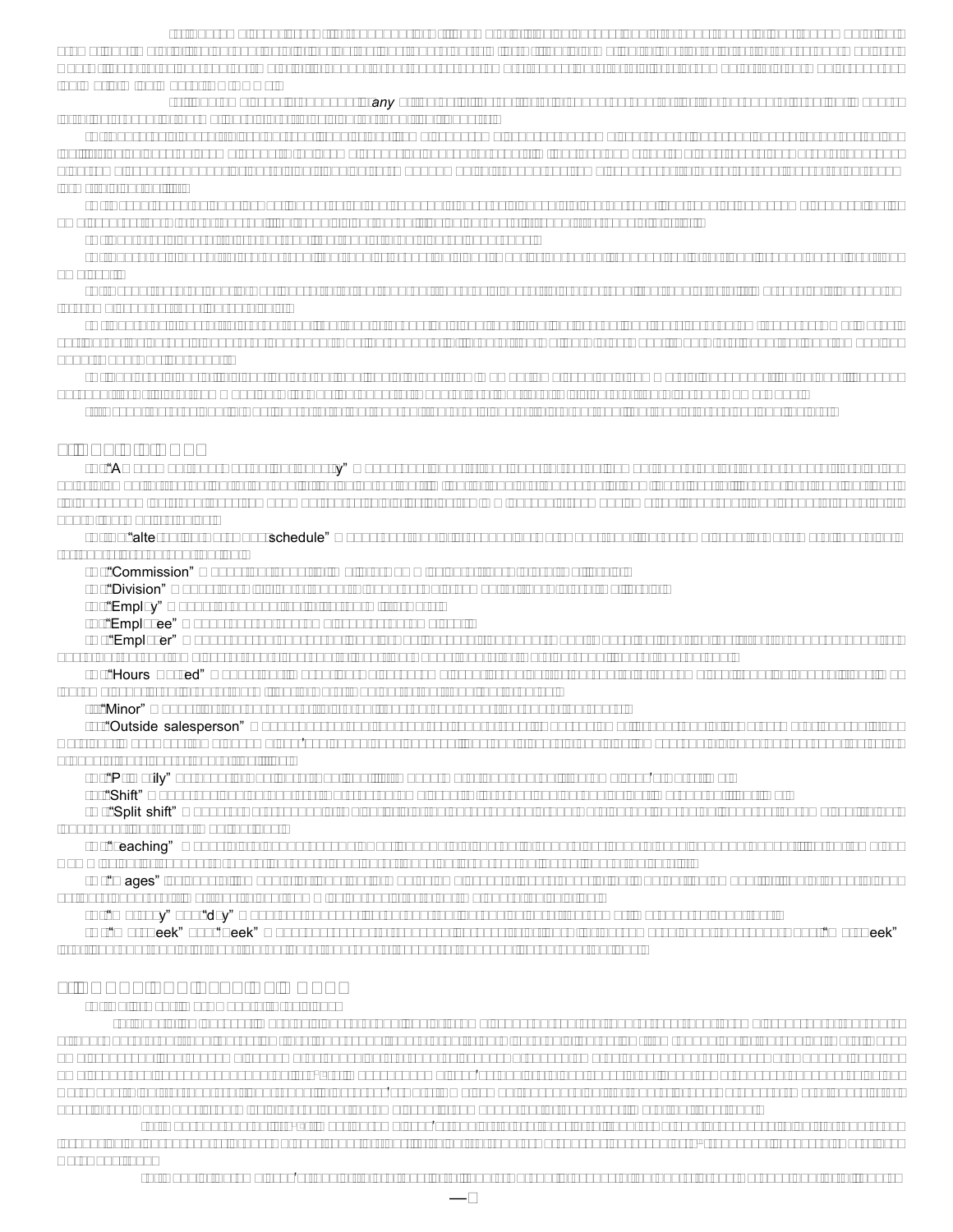worked in excess of eight (8) hours on the seventh  $(7<sup>th</sup>)$  consecutive day of work in a workweek.

 (c) The overtime rate of compensation required to be paid to a nonexempt full-time salaried employee shall be computed by using the employee's regular hourly salary as one-fortieth (1/40) of the employee's weekly salary.

(B) Alternative Workweek Schedules

(1) No employer shall be deemed to have violated the daily overtime provisions by instituting, pursuant to the election procedures set forth in this wage order, a regularly scheduled alternative workweek schedule of not more than ten (10) hours per day within a 40 hour workweek without the payment of an overtime rate of compensation. All work performed in any workday beyond the schedule established by the agreement up to 12 hours a day or beyond 40 hours per week shall be paid at one and one-half  $(1^{1/2})$ times the employee's regular rate of pay. All work performed in excess of 12 hours per day and any work in excess of eight (8) hours on those days worked beyond the regularly scheduled number of workdays established by the alternative workweek agreement shall be paid at double the employee's regular rate of pay. Any alternative workweek agreement adopted pursuant to this section shall provide for not less than four (4) hours of work in any shift. Nothing in this section shall prohibit an employer, at the request of the employee, to substitute one day of work for another day of the same length in the shift provided by the alternative workweek agreement on an occasional basis to meet the personal needs of the employee without the payment of overtime. No hours paid at either one and one-half (1<sup>1/2</sup>) or double the regular rate of pay shall be included in determining when 40 hours have been worked for the purpose of computing overtime compensation.

(2) If an employer whose employees have adopted an alternative workweek agreement permitted by this order requires an employee to work fewer hours than those that are regularly scheduled by the agreement, the employer shall pay the employee overtime compensation at a rate of one and one-half (1<sup>1/2</sup>) times the employee's regular rate of pay for all hours worked in excess of eight (8) hours, and double the employee's regular rate of pay for all hours worked in excess of 12 hours for the day the employee is required to work the reduced hours.

 (3) An employer shall not reduce an employee's regular rate of hourly pay as a result of the adoption, repeal or nullification of an alternative workweek schedule.

 (4) An employer shall explore any available reasonable alternative means of accommodating the religious belief or observance of an affected employee that conflicts with an adopted alternative workweek schedule, in the manner provided by subdivision (j) of Section 12940 of the Government Code.

 (5) An employer shall make a reasonable effort to find a work schedule not to exceed eight (8) hours in a workday, in order to accommodate any affected employee who was eligible to vote in an election authorized by this section and who is unable to work the alternative workweek schedule established as the result of that election.

 accommodate any employee who is hired after the date of the election and who is unable to work the alternative workweek schedule established by the election. (6) An employer shall be permitted, but not required, to provide a work schedule not to exceed eight (8) hours in a workday to

 (7) Arrangements adopted in a secret ballot election held pursuant to this order prior to 1998, or under the rules in effect prior to 1998, and before the performance of the work, shall remain valid after July 1, 2000 provided that the results of the election are reported by the employer to the Office of Policy, Research and Legislation by January 1, 2001, in accordance with the requirements of subsection (C) below (Election Procedures). If an employee was voluntarily working an alternative workweek schedule of not more than ten (10) hours a day as of July 1, 1999, that alternative workweek schedule was based on an individual agreement made after January 1, 1998 between the employee and employer, and the employee submitted, and the employer approved, a written request on or before May 30, 2000 to continue the agreement, the employee may continue to work that alternative workweek schedule without payment of an overtime rate of compensation for the hours provided in the agreement. The employee may revoke his/her voluntary authorization to continue such a schedule with 30 days written notice to the employer. New arrangements can only be entered into pursuant to the provisions of this section.

(C) Election Procedures

Election procedures for the adoption and repeal of alternative workweek schedules require the following:

 (1) Each proposal for an alternative workweek schedule shall be in the form of a written agreement proposed by the employer. The proposed agreement must designate a regularly scheduled alternative workweek in which the specified number of work days and work hours are regularly recurring. The actual days worked within that alternative workweek schedule need not be specified. The employer may propose a single work schedule that would become the standard schedule for workers in the work unit, or a menu of work schedule options, from which each employee in the unit would be entitled to choose. If the employer proposes a menu of work schedule options, the employee may, with the approval of the employer, move from one menu option to another.

 (2) In order to be valid, the proposed alternative workweek schedule must be adopted in a secret ballot election, before the performance of work, by at least a two-thirds (2/3) vote of the affected employees in the work unit. The election shall be held during regular working hours at the employees' work site. For purposes of this subsection, "affected employees in the work unit" may include all employees in a readily identifiable work unit, such as a division, a department, a job classification, a shift, a separate physical location, or a recognized subdivision of any such work unit. A work unit may consist of an individual employee as long as the criteria for an identifiable work unit in this subsection are met.

 (3) Prior to the secret ballot vote, any employer who proposed to institute an alternative workweek schedule shall have made a disclosure in writing to the affected employees, including the effects of the proposed arrangement on the employees' wages, hours, and benefits. Such a disclosure shall include meeting(s), duly noticed, held at least 14 days prior to voting, for the specific purpose of discussing the effects of the alternative workweek schedule. An employer shall provide that disclosure in a non-English language, as well as in English, if at least five (5) percent of the affected employees primarily speak that non-English language. The employer shall mail the written disclosure to employees who do not attend the meeting. Failure to comply with this paragraph shall make the election null and void.

 (4) Any election to establish or repeal an alternative workweek schedule shall be held at the work site of the affected employees. The employer shall bear the costs of conducting any election held pursuant to this section. Upon a complaint by an affected employee, and after an investigation by the labor commissioner, the labor commissioner may require the employer to select a neutral third party to conduct the election.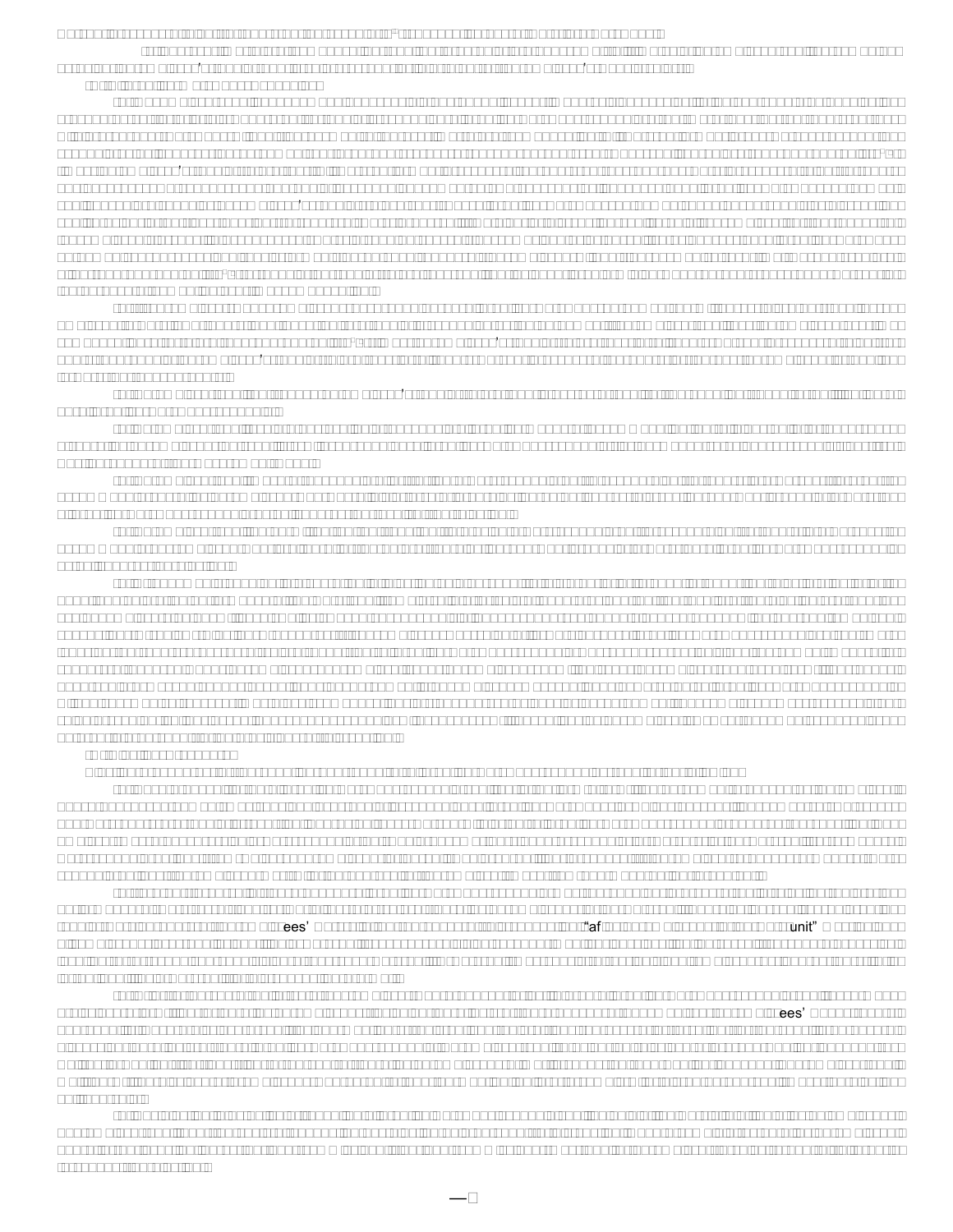(5) Any type of alternative workweek schedule that is authorized by the Labor Code may be repealed by the affected employees. Upon a petition of one-third (1/3) of the affected employees, a new secret ballot election shall be held and a two-thirds (2/3) vote of the affected employees shall be required to reverse the alternative workweek schedule. The election to repeal the alternative workweek schedule shall be held not more than 30 days after the petition is submitted to the employer, except that the election shall be held not less than 12 months after the date that the same group of employees voted in an election held to adopt or repeal an alter- native workweek schedule. The election shall take place during regular working hours at the employees' work site. If the alternative workweek schedule is revoked, the employer shall comply within 60 days. Upon proper showing of undue hardship, the Division of Labor Standards Enforcement may grant an extension of time for compliance.

 (6) Only secret ballots may be cast by affected employees in the work unit at any election held pursuant to this section. The results of any election conducted pursuant to this section shall be reported by the employer to the Office of Policy, Research and Legislation within 30 days after the results are final, and the report of election results shall be a public document. The report shall include the final tally of the vote, the size of the unit, and the nature of the business of the employer.

 (7) Employees affected by a change in the work hours resulting from the adoption of an alternative workweek schedule may not be required to work those new work hours for at least 30 days after the announcement of the final results of the election.

 (8) Employers shall not intimidate or coerce employees to vote either in support of or in opposition to a proposed alternative workweek. No employees shall be discharged or discriminated against for expressing opinions concerning the alternative workweek election or for opposing or supporting its adoption or repeal. However, nothing in this section shall prohibit an employer from expressing his/her position concerning that alternative workweek to the affected employees. A violation of this paragraph shall be subject to Labor Code Section 98 *et seq.* 

(D) One and one-half (1<sup>1</sup>/2) times a minor's regular rate of pay shall be paid for all work over 40 hours in any workweek except minors 16 or 17 years old who are not required by law to attend school and may therefore be employed for the same hours as an adult are subject to subsection (A) or (B) and (C) above.

 (**VIOLATIONS OF CHILD LABOR LAWS** are subject to civil penalties of from \$500 to \$10,000 as well as to criminal penal- ties. Refer to California Labor Code Sections 1285 to 1312 and 1390 to 1399 for additional restrictions on the employment of minors and for descriptions of criminal and civil penalties for violation of the child labor laws. Employers should ask school districts about any required work permits.)

 (E) An employee may be employed on seven (7) workdays in one workweek when the total hours of employment during such workweek do not exceed 30 and the total hours of employment in any one workday thereof do not exceed six (6).

 (F) If a meal period occurs on a shift beginning or ending at or between the hours of 10 p.m. and 6 a.m., facilities shall be avail- able for securing hot food and drink or for heating food or drink, and a suitable sheltered place shall be provided in which to consume such food or drink.

 (G) The provisions of this section shall not apply to employees whose duties are exclusively those of a motion picture projection ist.

 (H) The provisions of Labor Code Sections 551 and 552 regarding one (1) day's rest in seven (7) shall not be construed to pre- vent an accumulation of days of rest when the nature of the employment reasonably requires the employee to work seven (7) or more consecutive days; provided, however, that in each calendar month, the employee shall receive the equivalent of one (1) day's rest in seven (7).

 (I) Except as provided in subsections (D) and (H), this section shall not apply to any employee covered by a valid collective bar- gaining agreement if the agreement expressly provides for the wages, hours of work, and working conditions of the employees, and if the agreement provides premium wage rates for all overtime hours worked and a regular hourly rate of pay for those employees of not less than 30 percent more than the state minimum wage.

 (J) Notwithstanding subsection (I) above, where the employer and a labor organization representing employees of the employer have entered into a valid collective bargaining agreement pertaining to the hours of work of the employees, the requirement regarding the equivalent of one (1) day's rest in seven (7) (see subsection (H) above) shall apply, unless the agreement expressly provides otherwise.

(K) No employer who operates a ski establishment shall be in violation of this order by instituting a regularly scheduled workweek of not more than 48 hours during any month of the year when Alpine or Nordic skiing activities, including snowmaking and grooming activities, are actually being conducted by the ski establishment; provided, however, that any employee shall be compensated at a rate of not less than one and one-half (1½) times the employee's regular rate of pay for any hours worked in excess of ten (10) hours work in a day or 48 hours in a workweek. For purposes of this section, "ski establishment" means an integrated, geographically limited recreational industry which is comprised of basic skiing facilities, together with all operations and facilities related thereto.

(L) The provisions of this section are not applicable to employees whose hours of service are regulated by:

 (1) The United States Department of Transportation Code of Federal Regulations, Title 49, Sections 395.1 to 395.13, Hours of Service of Drivers; or

 (2) Title 13 of the California Code of Regulations, subchapter 6.5, Section 1200 and the following sections, regulating hours of drivers.

 (M) If an employer approves a written request of an employee to make up work time that is or would be lost as a result of a personal obligation of the employee, the hours of that makeup work time, if performed in the same workweek in which the work time was lost, may not be counted toward computing the total number of hours worked in a day for purposes of the overtime requirements, except for hours in excess of 11 hours of work in one (1) day or 40 hours of work in one (1) workweek. If an employee knows in advance that he/she will be requesting makeup time for a personal obligation that will recur at a fixed time over a succession of weeks, the employee may request to make up work time for up to four (4) weeks in advance; provided, however, that the makeup work must be performed in the same week that the work time was lost. An employee shall provide a signed written request for each occasion that the employee makes a request to make up work time pursuant to this subsection. While an employer may inform an employee of this makeup time option, the employer is prohibited from encouraging or otherwise soliciting an employee to request the employer's approval to take personal time off and make up the work hours within the same workweek pursuant to this subsection.

(N) The provisions of this section are not applicable to any crew member employed on a commercial passenger fishing boat licensed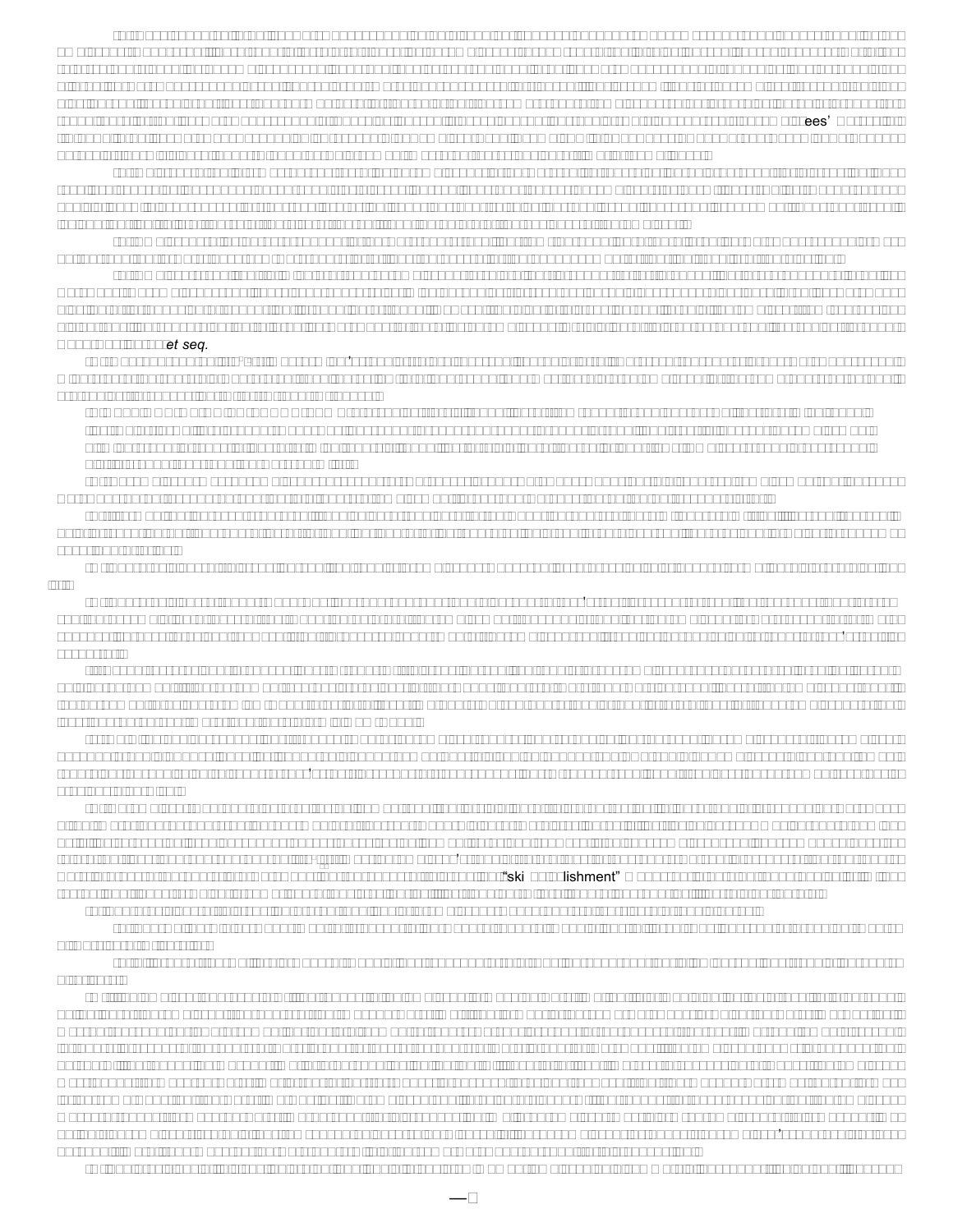pursuant to Article 5 (commencing with Section 7920) of Chapter 1 of Part 3 of Division 6 of the Fish and Game Code.

### **4. MINIMUM WAGES**

 (A) Every employer shall pay to each employee wages not less than nine dollars (\$9.00) per hour for all hours worked, effective July 1, 2014, and not less than ten dollars (\$10.00) per hour for all hours worked, effective January 1, 2016, except:

 LEARNERS. Employees during their first 160 hours of employment in occupations in which they have no previous similar or related experience, may be paid not less than 85 percent of the minimum wage rounded to the nearest nickel.

 (B) Every employer shall pay to each employee, on the established payday for the period involved, not less than the applicable minimum wage for all hours worked in the payroll period, whether the remuneration is measured by time, piece, commission, or otherwise.

 (C) When an employee works a split shift, one (1) hour's pay at the minimum wage shall be paid in addition to the minimum wage for that workday, except when the employee resides at the place of employment.

 (D) The provisions of this section shall not apply to apprentices regularly indentured under the State Division of Apprenticeship Standards.

 (E) If the employee is a crew member employed on a commercial passenger fishing boat licensed pursuant to Article 5 (commencing with Section 7920) of Chapter 1 of Part 3 of Division 6 of the Fish and Game Code, the minimum wage obligation of this section may, at the employer's option, be satisfied by paying employees according to the following formula:

 (1) A "one-half day trip" shall be comprised of a maximum of six (6) hours of work compensated at a rate of no less than six (6) times the hourly minimum wage.

 (2) A "three-quarter day trip" shall be comprised of a maximum of ten (10) hours of work compensated at a rate of no less than ten (10) times the hourly minimum wage.

 (3) A "full-day trip" shall be comprised of a maximum of 12 hours of work compensated at a rate of no less than 12 times the hourly minimum wage.

 (4) An "overnight trip" shall be comprised of a maximum of 12 hours worked within a period of no less than 24 hours compensated at a rate of no less than 12 times the hourly minimum wage.

 Nothing in this subsection relieves the employer of the obligation to pay employees no less than the minimum wage for all hours worked.

### **5. REPORTING TIME PAY**

 (A) Each workday an employee is required to report for work and does report, but is not put to work or is furnished less than half said employee's usual or scheduled day's work, the employee shall be paid for half the usual or scheduled day's work, but in no event for less than two (2) hours nor more than four (4) hours, at the employee's regular rate of pay, which shall not be less than the minimum wage.

 (B) If an employee is required to report for work a second time in any one workday and is furnished less than two (2) hours of work on the second reporting, said employee shall be paid for two (2) hours at the employee's regular rate of pay, which shall not be less than the minimum wage.

(C) The foregoing reporting time pay provisions are not applicable when:

 (1) Operations cannot commence or continue due to threats to employees or property; or when recommended by civil authorities; or

(2) Public utilities fail to supply electricity, water, or gas, or there is a failure in the public utilities, or sewer system; or

(3) The interruption of work is caused by an Act of God or other cause not within the employer's control.

 (D) This section shall not apply to an employee on paid standby status who is called to perform assigned work at a time other than the employee's scheduled reporting time.

### **6. LICENSES FOR DISABLED WORKERS**

 (A) A license may be issued by the Division authorizing employment of a person whose earning capacity is impaired by physical disability or mental deficiency at less than the minimum wage. Such licenses shall be granted only upon joint application of employer and employee and employee's representative if any.

 (B) A special license may be issued to a nonprofit organization such as a sheltered workshop or rehabilitation facility fixing special minimum rates to enable the employment of such persons without requiring individual licenses of such employees.

 (C) All such licenses and special licenses shall be renewed on a yearly basis or more frequently at the discretion of the Division. (See California Labor Code, Sections 1191 and 1191.5)

### **7. RECORDS**

(A) Every employer shall keep accurate information with respect to each employee including the following:

- (1) Full name, home address, occupation and social security number.
- (2) Birth date, if under 18 years, and designation as a minor.

 (3) Time records showing when the employee begins and ends each work period. Meal periods, split shift intervals and total daily hours worked shall also be recorded. Meal periods during which operations cease and authorized rest periods need not be recorded.

 (4) Total wages paid each payroll period, including value of board, lodging, or other compensation actually furnished to the employee.

 (5) Total hours worked in the payroll period and applicable rates of pay. This information shall be made readily available to the employee upon reasonable request.

 (6) When a piece rate or incentive plan is in operation, piece rates or an explanation of the incentive plan formula shall be provided to employees. An accurate production record shall be maintained by the employer.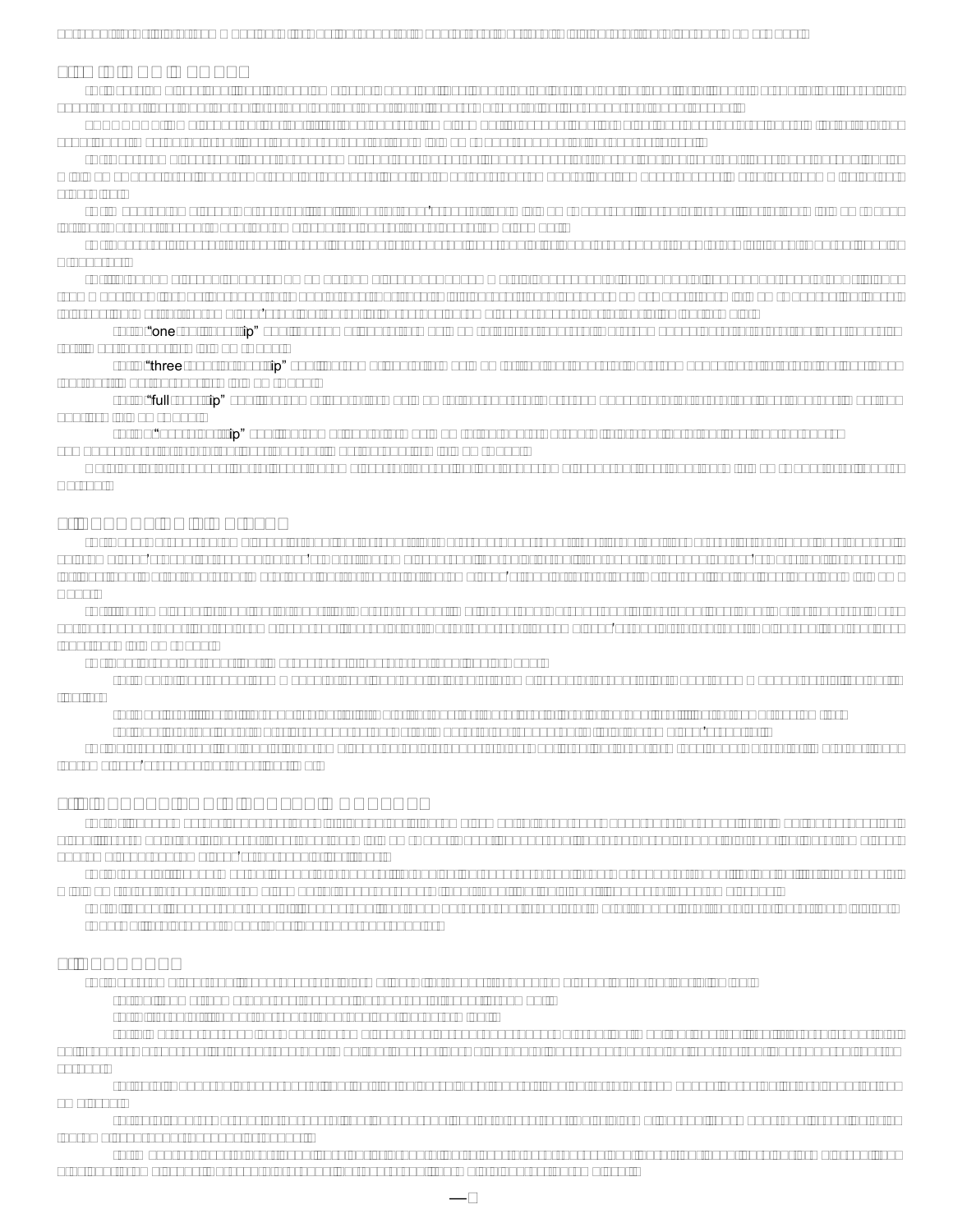(B) Every employer shall semimonthly or at the time of each payment of wages furnish each employee, either as a detachable part of the check, draft, or voucher paying the employees wages, or separately, an itemized statement in writing showing: (1) all deductions; (2) the inclusive dates of the period for which the employee is paid; (3) the name of the employee or the employees social security number; and (4) the name of the employer, provided all deductions made on written orders of the employee may be aggregated and shown as one item.

 (C) All required records shall be in the English language and in ink or other indelible form, properly dated, showing month, day and year, and shall be kept on file by the employer for at least three years at the place of employment or at a central location within the State of California. An employee's records shall be available for inspection by the employee upon reasonable request.

(D) Clocks shall be provided in all major work areas or within reasonable distance thereto insofar as practicable.

 (E) If the employee is a crew member employed on a commercial passenger fishing boat licensed pursuant to Article 5 (commencing with Section 7920) of Chapter 1 of Part 3 of Division 6 of the Fish and Game Code, the provisions of Sections 3, Hours and Days of Work, and 5, Reporting Time Pay may, at the employer's option, be satisfied by expressing the hours worked in terms of the formula established pursuant to Section 4(E). Hours worked in excess of the formula in Section 4(E) shall be recorded on the employee's pay record as additional hours worked.

### **8. CASH SHORTAGE AND BREAKAGE**

 No employer shall make any deduction from the wage or require any reimbursement from an employee for any cash shortage, breakage, or loss of equipment, unless it can be shown that the shortage, breakage, or loss is caused by a dishonest or willful act, or by the gross negligence of the employee.

### **9. UNIFORMS AND EQUIPMENT**

(A) When uniforms are required by the employer to be worn by the employee as a condition of employment, such uniforms shall be provided and maintained by the employer. The term "uniform" includes wearing apparel and accessories of distinctive design or color.

**NOTE:** This section shall not apply to protective apparel regulated by the Occupational Safety and Health Standards Board.

 (B) When tools or equipment are required by the employer or are necessary to the performance of a job, such tools and equipment shall be provided and maintained by the employer, except that an employee whose wages are at least two (2) times the minimum wage provided herein may be required to provide and maintain hand tools and equipment customarily required by the trade or craft. This subsection (B) shall not apply to apprentices regularly indentured under the State Division of Apprenticeship Standards.

**NOTE:** This section shall not apply to protective equipment and safety devices on tools regulated by the Occupational Safety and

Health Standards Board.

 (C) A reasonable deposit may be required as security for the return of the items furnished by the employer under provisions of subsections (A) and (B) of this section upon issuance of a receipt to the employee for such deposit. Such deposits shall be made pursuant to Section 400 and following of the Labor Code or an employer with the prior written authorization of the employee may deduct from the employee's last check the cost of an item furnished pursuant to (A) and (B) above in the event said item is not returned. No deduction shall be made at any time for normal wear and tear. All items furnished by the employer shall be returned by the employee upon completion of the job.

### **10. MEALS AND LODGING**

(A) "Meal" means an adequate, well-balanced serving of a variety of wholesome, nutritious foods.

 (B) "Lodging" means living accommodations available to the employee for full-time occupancy which are adequate, decent, and sanitary according to usual and customary standards. Employees shall not be required to share a bed.

 (C) Meals or lodging may not be credited against the minimum wage without a voluntary written agreement between the employer and the employee. When credit for meals or lodging is used to meet part of the employer's minimum wage obligation, the amounts so credited may not be more than the following:

| <b>LODGING</b>                                                                                                | <b>Effective</b><br>July 1, 2014     | <b>Effective</b><br><b>January 1, 2016</b> |
|---------------------------------------------------------------------------------------------------------------|--------------------------------------|--------------------------------------------|
| Apartment – two thirds $(2/3)$ of the ordinary rental                                                         | \$42.33 per week<br>\$34.94 per week | \$47.03 per week<br>\$38.82 per week       |
| Where a couple are both employed by the employer,<br>two thirds (2/3) of the ordinary rental value, and in no | \$508.38 per month                   | \$564.81 per month                         |
| event more than:                                                                                              | \$752.02 per month                   | \$835.49 per month                         |
| <b>MEALS</b>                                                                                                  |                                      |                                            |
|                                                                                                               | \$3.26                               | \$3.62                                     |
|                                                                                                               | \$4.47                               | \$4.97                                     |
|                                                                                                               | \$6.01                               | \$6.68                                     |

 (D) Meals evaluated as part of the minimum wage must be bona fide meals consistent with the employee's work shift. Deductions shall not be made for meals not received or lodging not used.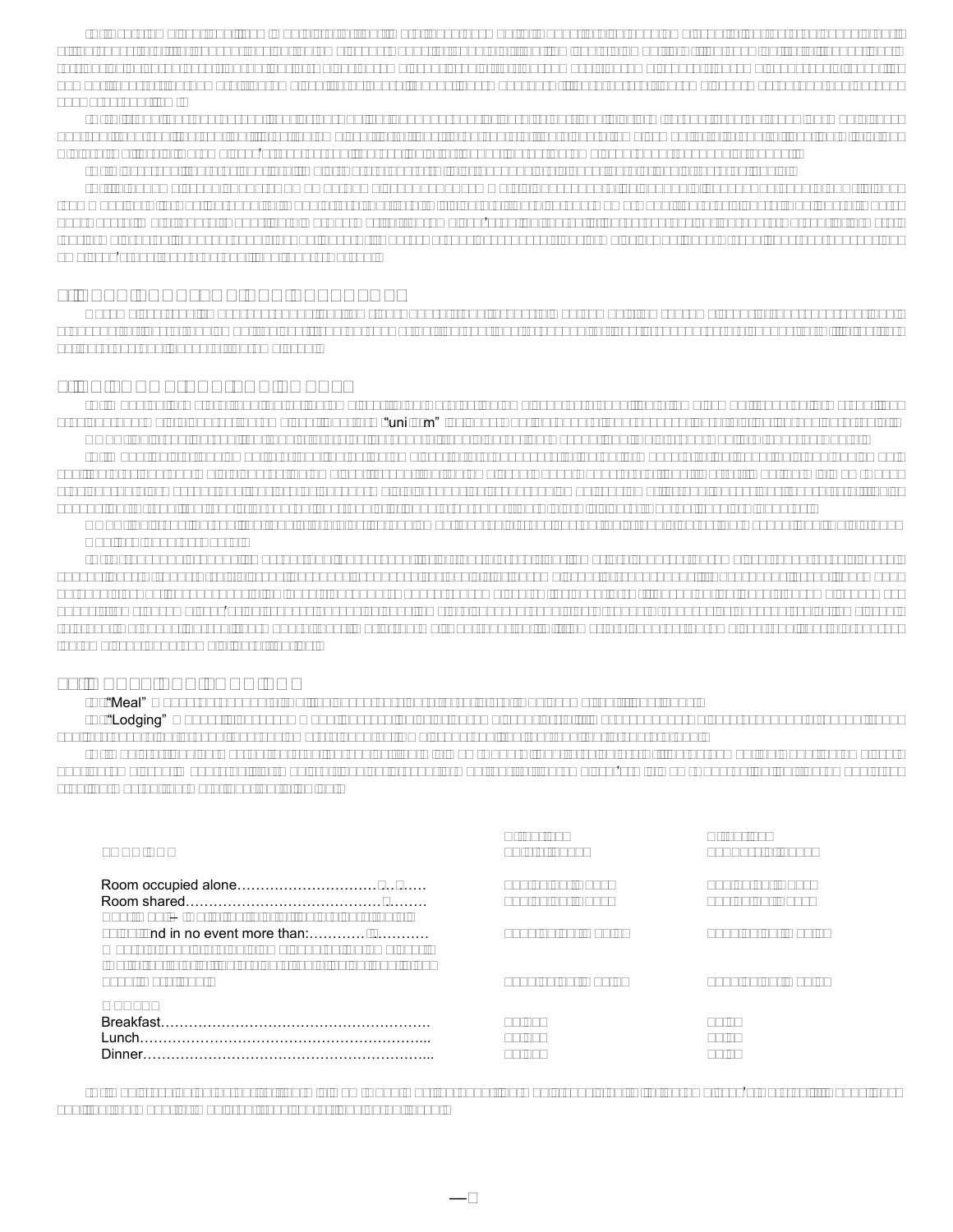(E) If, as a condition of employment, the employee must live at the place of employment or occupy quarters owned or under the control of the employer, then the employer may not charge rent in excess of the values listed herein.

### **11. MEAL PERIODS**

 (A) No employer shall employ any person for a work period of more than five (5) hours without a meal period of not less than 30 minutes, except that when a work period of not more than six (6) hours will complete the day's work the meal period may be waived by mutual consent of the employer and the employee.

 (B) An employer may not employ an employee for a work period of more than ten (10) hours per day without providing the employee with a second meal period of not less than 30 minutes, except that if the total hours worked is no more than 12 hours, the second meal period may be waived by mutual consent of the employer and the employee only if the first meal period was not waived.

 (C) Unless the employee is relieved of all duty during a 30 minute meal period, the meal period shall be considered an "on duty" meal period and counted as time worked. An "on duty" meal period shall be permitted only when the nature of the work prevents an employee from being relieved of all duty and when by written agreement between the parties an on-the-job paid meal period is agreed to. The written agreement shall state that the employee may, in writing, revoke the agreement at any time.

 (D) If an employer fails to provide an employee a meal period in accordance with the applicable provisions of this order, the employer shall pay the employee one (1) hour of pay at the employee's regular rate of compensation for each workday that the meal period is not provided.

 (E) In all places of employment where employees are required to eat on the premises, a suitable place for that purpose shall be designated.

### **12. REST PERIODS**

 (A) Every employer shall authorize and permit all employees to take rest periods, which insofar as practicable shall be in the middle of each work period. The authorized rest period time shall be based on the total hours worked daily at the rate of ten (10) minutes net rest time per four (4) hours or major fraction thereof. However, a rest period need not be authorized for employees whose total daily work time is less than three and one-half (31/2) hours. Authorized rest period time shall be counted as hours worked for which there shall be no deduction from wages.

 (B) If an employer fails to provide an employee a rest period in accordance with the applicable provisions of this order, the employer shall pay the employee one (1) hour of pay at the employee's regular rate of compensation for each workday that the rest period is not provided.

 (C) A crew member employed on a commercial passenger fishing boat who is on an overnight trip within the meaning of Section 4(E) shall receive no less than eight (8) hours off-duty time during each 24-hour period.

### **13. CHANGE ROOMS AND RESTING FACILITIES**

 (A) Employers shall provide suitable lockers, closets, or equivalent for the safekeeping of employees' outer clothing during working hours, and when required, for their work clothing during non-working hours. When the occupation requires a change of clothing, change rooms or equivalent space shall be provided in order that employees may change their clothing in reasonable privacy and comfort. These rooms or spaces may be adjacent to but shall be separate from toilet rooms and shall be kept clean.

 **NOTE:** This section shall not apply to change rooms and storage facilities regulated by the Occupational Safety and Health Standards Board.

 (B) Suitable resting facilities shall be provided in an area separate from the toilet rooms and shall be available to employees during work hours.

### **14. SEATS**

(A) All working employees shall be provided with suitable seats when the nature of the work reasonably permits the use of seats.

 adequate number of suitable seats shall be placed in reasonable proximity to the work area and employees shall be permitted to use such seats when it does not interfere with the performance of their duties. (B) When employees are not engaged in the active duties of their employment and the nature of the work requires standing, an

#### **15.TEMPERATURE**

 (A) The temperature maintained in each work area shall provide reasonable comfort consistent with industry-wide standards for the nature of the process and the work performed.

 (B) If excessive heat or humidity is created by the work process, the employer shall take all feasible means to reduce such excessive heat or humidity to a degree providing reasonable comfort. Where the nature of the employment requires a temperature of less than 60° F., a heated room shall be provided to which employees may retire for warmth, and such room shall be maintained at not less than 68°.

 (C) A temperature of not less than 68° shall be maintained in the toilet rooms, resting rooms, and change rooms during hours of use.

(D) Federal and State energy guidelines shall prevail over any conflicting provision of this section.

#### **16. ELEVATORS**

 Adequate elevator, escalator or similar service consistent with industry-wide standards for the nature of the process and the work performed shall be provided when employees are employed four floors or more above or below ground level.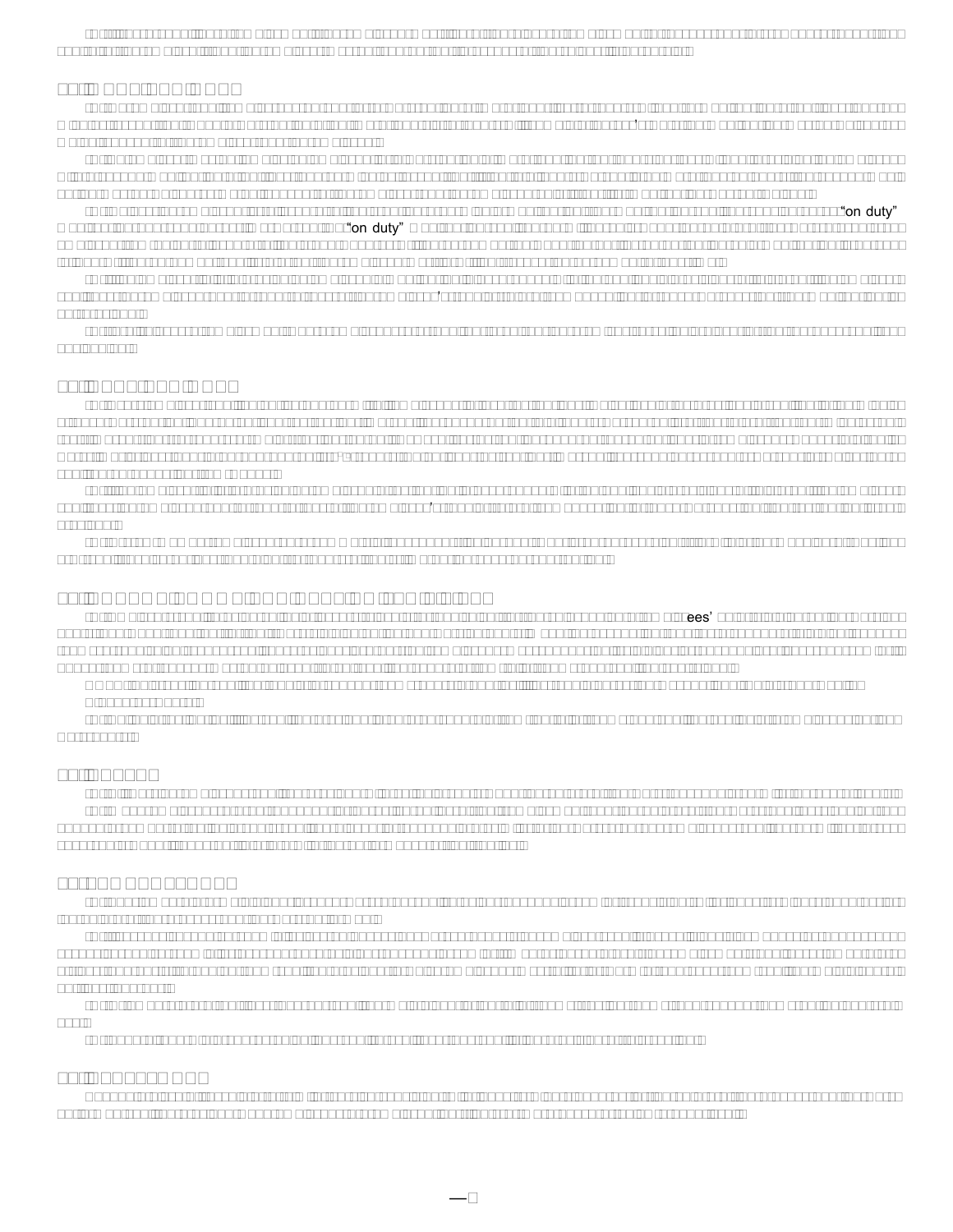### **17. EXEMPTIONS**

 If, in the opinion of the Division after due investigation, it is found that the enforcement of any provision contained in Section 7, Records; Section 12, Rest Periods; Section 13, Change Rooms and Resting Facilities; Section 14, Seats; Section 15, Temperature; or Section 16, Elevators, would not materially affect the welfare or comfort of employees and would work an undue hardship on the employer, exemption may be made at the discretion of the Division. Such exemptions shall be in writing to be effective and may be revoked after reasonable notice is given in writing. Application for exemption shall be made by the employer or by the employee and/or the employee's representative to the Division in writing. A copy of the application shall be posted at the place of employment at the time the application is filed with the Division.

### **18. FILING REPORTS**

(See California Labor Code, Section 1174(a))

### **19. INSPECTION**

(See California Labor Code, Section 1174)

### **20. PENALTIES**

(See California Labor Code, Section 1199)

 (A) In addition to any other civil penalties provided by law, any employer or any other person acting on behalf of the employer who violates, or causes to be violated, the provisions of this order, shall be subject to the civil penalty of:

 (1) Initial Violation — \$50.00 for each underpaid employee for each pay period during which the employee was underpaid in addition to the amount which is sufficient to recover unpaid wages.

 (2) Subsequent Violations — \$100.00 for each underpaid employee for each pay period during which the employee was underpaid in addition to an amount which is sufficient to recover unpaid wages.

(3) The affected employee shall receive payment of all wages recovered.

 (B) The labor commissioner may also issue citations pursuant to California Labor Code Section 1197.1 for non-payment of wages for overtime work in violation of this order.

### **21. SEPARABILITY**

 If the application of any provision of this order, or any section, subsection, subdivision, sentence, clause, phrase, word, or portion of this order should be held invalid or unconstitutional or unauthorized or prohibited by statute, the remaining provisions thereof shall not be affected thereby, but shall continue to be given full force and effect as if the part so held invalid or unconstitutional had not been included herein.

### **22. POSTING OF ORDER**

 Every employer shall keep a copy of this order posted in an area frequented by employees where it may be easily read during the workday. Where the location of work or other conditions make this impractical, every employer shall keep a copy of this order and make it available to every employee upon request.

 Welfare Commission orders and reports of violations should be directed to the Division of Labor Standards Enforcement. A listing of the DLSE offices is on the back of this wage order. Look in the white pages of your telephone directory under CALIFORNIA, State of, Industrial Relations for the address and telephone number of the office nearest you.The Division has offices in the following cities: Bakersfield, El Centro, Fresno, Long Beach, Los Angeles, Oakland, Redding, Sacramento, Salinas, San Bernardino, San Diego, San Stockton, Van Nuys. **QUESTIONS ABOUT ENFORCEMENT** of the Industrial Francisco, San Jose, Santa Ana, Santa Barbara, Santa Rosa,

#### **SUMMARIES IN OTHER LANGUAGES**

**The Department of Industrial Relations will make summaries of wage and hour requirements in this Order available in Spanish, Chinese and certain other languages when it is feasible to do so. Mail your request for such summaries to the Department at: p.O. box 420603, San Francisco, CA 94142-0603.** 

#### **RESUMEN EN OTROS IDIOMAS**

**El Departamento de Relaciones Industriales confeccionara un re sumen sobre los requisitos de salario y horario de esta Disposicion en español, chino y algunos otros idiomas cuando sea posible hacerlo. Envie por correo su pedido por dichos resumenes al Departamento a: p.O. box 420603, San Francisco, CA 94142-0603.**  1

#### 其它文字的摘錄

工業關係處將摘錄本規則中有關工資和工時的規定,用西班牙 文、中文印出。其宅文字如有需要,也將同樣辦理。如果您有需要, 可以來信索閱, 請**寄**到: Department of Industrial Relations **P.O. box 420603 San Francisco, CA 94142-0603**